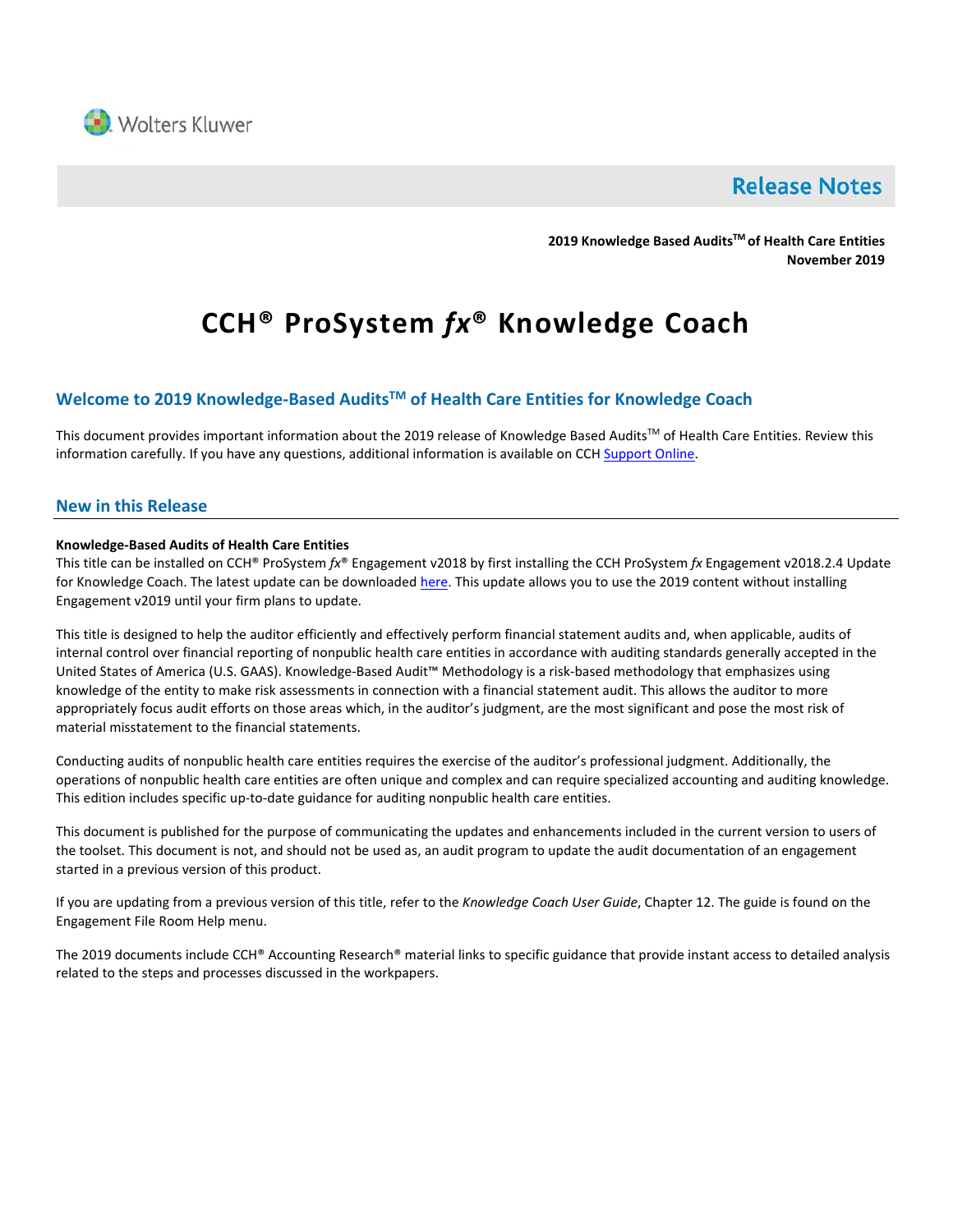#### **2019 Edition of Knowledge-Based Audits of Health Care Entities**

This edition features numerous enhancements, including:

• Combining complex and noncomplex forms (KBA-201N, KBA-302N, and KBA-401N) giving the auditor the option to memo or complete the detailed table for each section based on tailoring.

**Roll Forward Note**: If you have used a noncomplex document in your prior engagement, before rolling that file forward, you must add the complex document to your engagement binder to retain the data from the noncomplex document. Then, remove these workpapers from the prior year binder after you have rolled the binder forward.

If your binder has already been finalized and you don't want to unfinalize the binder to insert the complex document before you roll forward from the 2018 version, you can make a copy of your finalized binder. Insert the applicable complex documents, and then roll forward the copied binder to the 2019 title version. After roll forward, remember to delete the copied prior year binder from your file room. Doing this will retain the data into the 2019 combined versions.

Alternatively, copy and paste the data from the prior year noncomplex document from the prior year binder after you roll forward into the current combined versions. The noncomplex document rolls forward as an obsolete workpaper with no data and must be removed after you have rolled forward your binder. Refer to your prior year binder for data in the noncomplex document.

For the Update Knowledge Coach Content option, you should insert the complex version of the workpaper prior to updating; this retains information from the now obsolete noncomplex version. We recommend publishing the noncomplex versions prior to selecting the Update Knowledge Coach Content option so you have access to the data after updating, as the noncomplex version will be obsolete.

- Streamlining Entity Information from KBA-302 Understanding the Entity and Its Environment by removing Section I. This information is available in KBA-200 Entity Information and Background.
- Adding flow of columns "Nature of Other Services" and "Firm Personnel Overseeing the Service" from KBA-101 Overall Audit Strategy to AID-201 Non Attest Services Independence Checklist.
- Adding the table "Prior Year Substantive Matters and Significant Findings" to KBA-102 Engagement Completion Document. This table is only user entry and is available if you would like to document prior year matters or findings.
- Adding the flow of question "Describe the users or expected users of the financial statements (e.g., owners, stakeholders, lenders)" from KBA-200 Entity Information and Background to KBA-301 Worksheet for Determination of Materiality, Performance Materiality, and Thresholds for Trivial Amounts.
- Adding flow of Component Units from AID-603 Component Identification and Analysis to KBA-301 if the user has noted the Component Unit as being "Significant" in one of the four columns in AID-603.
- Adding a new column in KBA-301 in Step 4: Determination of the Threshold for Trivial Amounts so you can document the trivial amount. You must manually key in this number based on the calculation, as this new column triggers the flow of the trivial amount to the materiality tables located in other forms.
- Adding a new table to trigger flow of items identified in KBA-400 Scoping and Mapping of Significant Account Balances, Classes of Transactions, and Disclosures. All items identified in table 2 or 3 of KBA-400 flow to this new table, and then you can decide which to flow to KBA-103. This change helps remove duplication in KBA-103.
- Modifying headers and related instructions regarding compensating controls in KBA-401 Understanding Entity-Level Controls. Due to modifications, you can no longer show or hide columns in the detailed table based on internal control tailoring questions from AUD-100. Note that column 7 will be reset on roll forward due to the content changes.
- Modifying headers and adding one new column (If Controls are Not Effectively Designed and Implemented or Are Not Operating Effectively, Describe the Risks of Material Misstatement) in KBA-402 Understanding General Controls for Information Technology in the "less complex" table. This new column contains a dynamic list of risks noted in the engagement which is similar to the functioning of KBA-400 and KBA-40X series forms.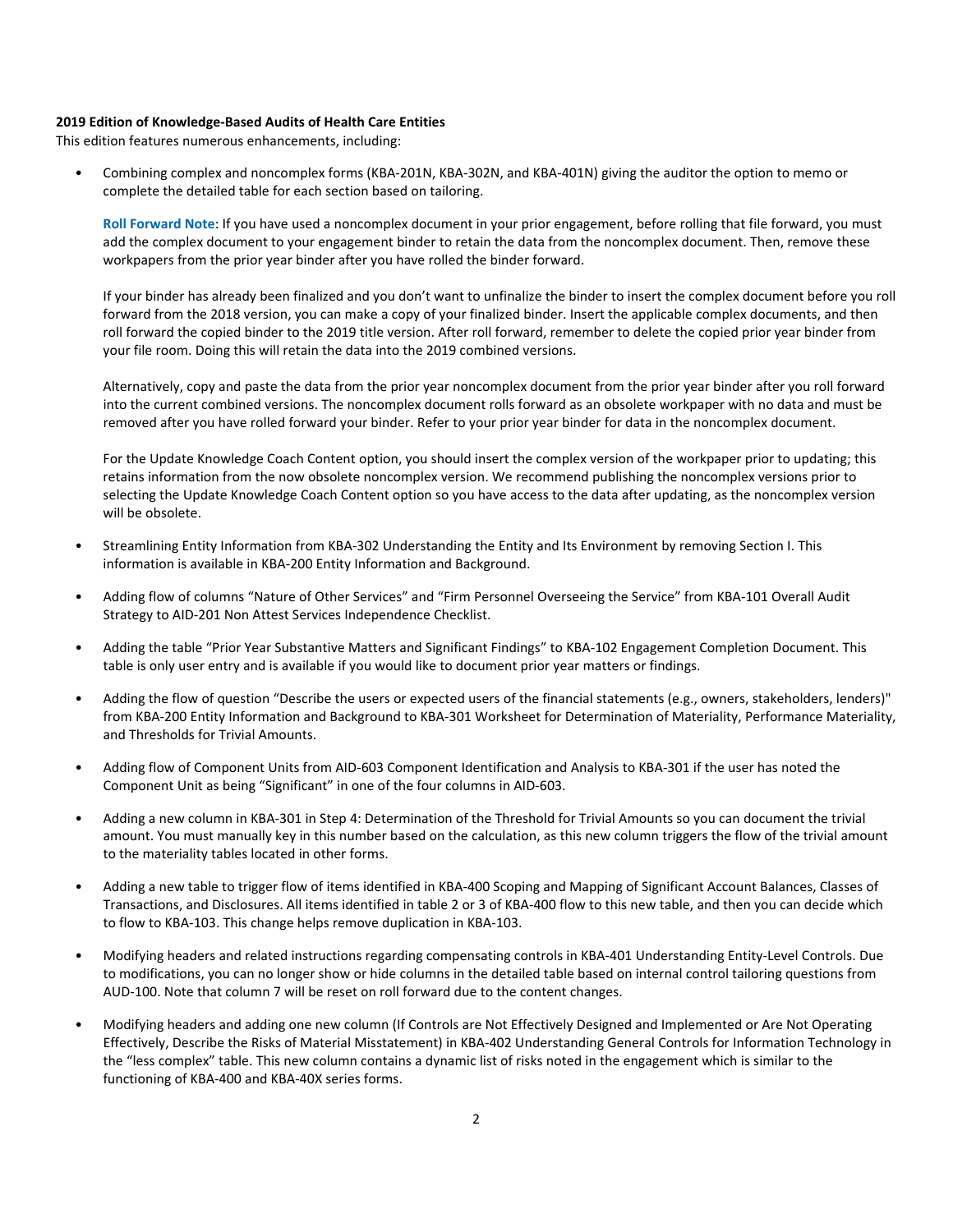- Adding two new Potential Error Diagnostics in KBA-502 Summary of Risk Assessments that trigger when you:
	- Add a specific risk in the risk pane, but document that both Inherent Risk and Control Risk are low.
	- Select Combined under the Planned Audit Approach column and you haven't noted that they are performing an integrated audit and not testing internal controls overall for a particular audit area in AUD-100.
- Adding a table to both KBA-902 Audit Review and Approval Checklist and KBA-905 Review and Approval Checklist: Interim Review of Financial Information to document a concurring partner review, if applicable. A tailoring question has also been added to AUD-100 that will have show/hide functioning on this table in both forms.
- Adding a new missing workpaper or unnecessary workpaper diagnostic related to AID-603 based on your response to tailoring question, "Does the entity have multiple components, multiple locations, or segments that are included in the scope of our engagement?"
- Adding a new audit area, Business Combinations, throughout the title and adding AUD-827 Audit Program: Business Combinations.
- Rewording audit area "Journal Entries and Financial Statement Review" to "Journal Entries." The Financial Statement Review steps are no longer in AUD-819. These steps are now included in the new AUD-909 Audit Program: Financial Statement Review form.
- Adding new steps and tailoring questions to AUD-803 Audit Program: Patient Accounts Receivable and Net Patient Service Revenue for procedures that can be performed under ASC Topic 606.
- Adding new steps and tailoring questions to AUD-808 Audit Program: Property and Equipment, and Depreciation and AUD-815 Audit Program: Debt Obligations to document new/revised lease guidance under ASU No. 2016-02, Leases (Topic 842).
- Enhancing instructions and procedures throughout the toolset to improve workflow.
- Adding new tips regarding Omnibus Statement on Auditing Standards for the issuance of SAS-135.
- Adding new AUDs, CORs, and RESs as follows:
	- AUD-827 Audit Program: Business Combinations
	- AUD-909 Audit Program: Financial Statement Review
	- KBA-901A Tax Basis Financial Statement Disclosure Checklist
	- KBA-901B Cash Basis Financial Statement Disclosure Checklist
	- AID-838 Deferred Tax Analysis
	- AID-849 Journal Entry Testing Worksheet
	- AID-910 Analytical Procedures: Final Account Balance Analysis
	- COR-822A Confirmation of Sales Terms (ASC Topic 606)
	- RES-028 Lease Checklist: Identifying a Lease (ASC 842)

[Click here](http://support.cch.com/updates/KnowledgeCoach/pdf/guides_tab/2019%20Health%20Care%20Entities%20Title%20Overview%20for%20Knowledge%20Coach%20Users.pdf) for the 2019 Audits of Health Care Entities Title Overview for Knowledge Coach Users.

In addition, forms and practice aids throughout have been updated to include new examples and tips, and, where applicable, to take into account new literature, standards, and developments, reflected in the following current audit and accounting guidance:

- FASB Accounting Standards Codification™ as of September 30, 2019, through Accounting Standards Update No. 2019-07
- AICPA Statement on Auditing Standards (SAS) No. 134, Auditor Reporting and Amendments, Including Amendments Addressing Disclosures in the Audit of Financial Statements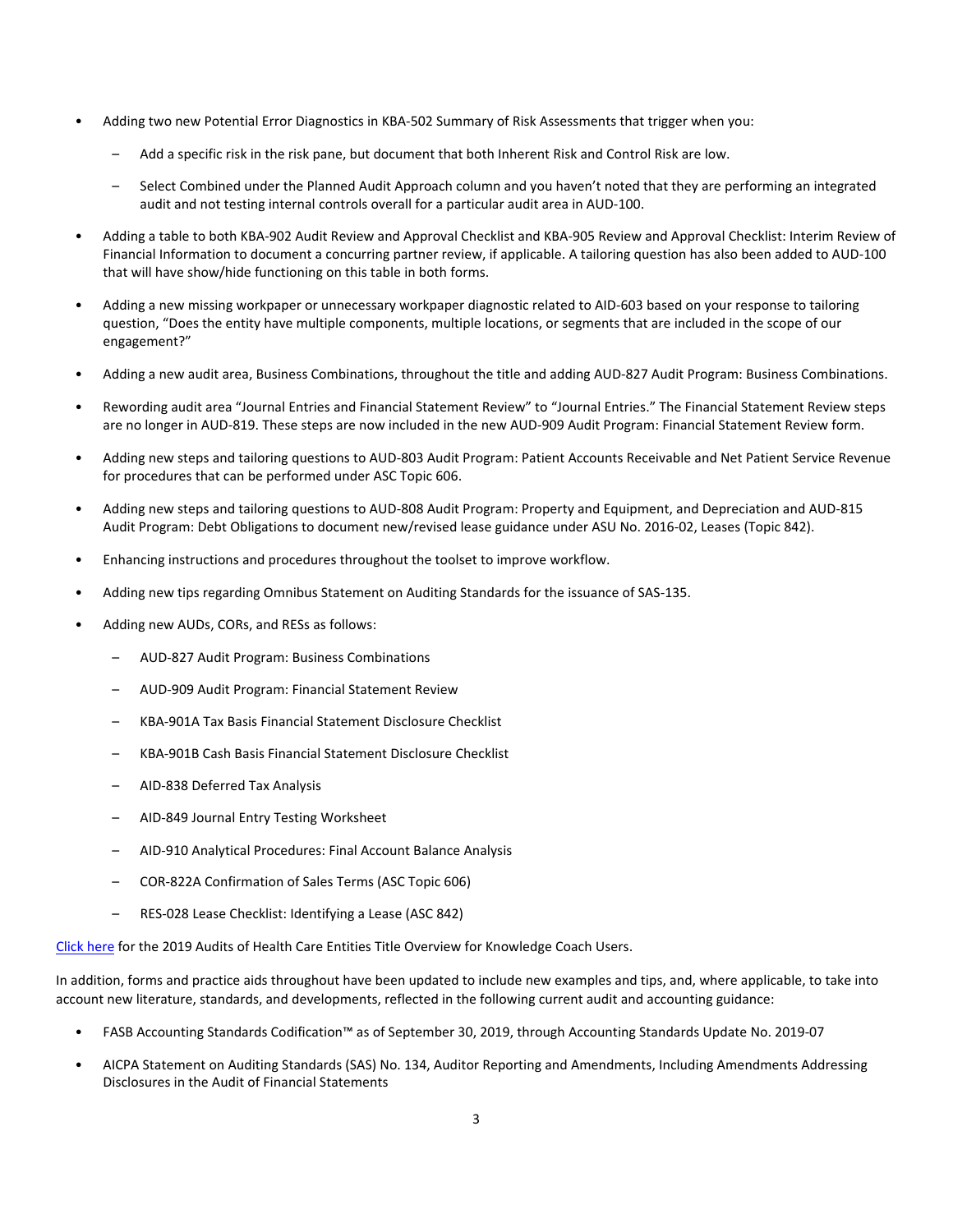- AICPA Statement on Auditing Standards (SAS) No. 135, Omnibus Statement on Auditing Standards 2019
- AICPA Statement on Auditing Standards (SAS) No. 137, The Auditor's Responsibilities Relating to Other Information Included in Annual Reports, which do not provide for early implementation
- AU-C 930, Interim Financial Information
- AU-C 940, An Audit of Internal Control Over Financial Reporting That Is Integrated With an Audit of Financial Statements

#### **Important:**

- Save changes to workpapers before closing the workpaper or the binder to ensure data is correctly updated.
- If Microsoft® Word crashes when using Knowledge Coach, before closing the binder, use the **Save Knowledge Coach Answers** option in the binder view under the Tools menu. This saves all data within tables.
- You can view other Knowledge Coach Best Practices in the knowledge base article [What are the best practices for using CCH®](https://support.cch.com/kb/solution/000034942/sw34947) ProSystem *fx*® [Knowledge Coach?](https://support.cch.com/kb/solution/000034942/sw34947)

#### **System Requirements**

This title requires the 2019 Financial Statement Base Title. The 2019 Financial Statement Base title must be installed with one of the following versions of Engagement and Knowledge Coach:

- Engagement and Knowledge Coach v2018 with CCH ProSystem fx Engagement v2018.2.4 Update or later (available [here\)](https://support.cch.com/updates/Engagement/release2018/release2018.aspx). To identify the version you are running, please go to the Help > About window in the application.
- Engagement and Knowledge Coach v2019 or newer.

If you are upgrading from Engagement v7.1 or older, please contact [Technical Support.](https://support.cch.com/contact)

A minimum of 4GB of RAM is required for optimal performance when opening and navigating Knowledge Coach workpapers.

#### **License Requirements**

This title requires the Knowledge-Based Audits of Health Care Entities license. Users who do not have a license for this title cannot use Knowledge Coach functionality in workpapers.

For information on updating licensing, see [How do I add or update CCH®](https://support.cch.com/kb/solution.aspx/sw3937) ProSystem *fx*® Engagement Licenses? on our Support Web site.

For more information on assigning licenses, see How do I assign licenses [to a staff member in the CCH®](https://support.cch.com/kb/solution.aspx/sw3943) ProSystem *fx*® Engagement [Administrator Module?](https://support.cch.com/kb/solution.aspx/sw3943) on our Support Web site.

#### **Download Instructions**

If you plan to use this title on Engagement and Knowledge Coach v2018, apply the CCH ProSystem *fx* Engagement v2018.2.4 Update to all computers, including Admin and terminal servers, before installing the title. Review the update's [release notes](https://d2iceilwdglxpz.cloudfront.net/release_notes/CCH%20ProSystem%20fx%20Engagement%202018.2.4%20Release%20Notes.pdf) for more deployment information. To download this title:

- 1. Navigate to the [Knowledge Coach Updates](http://support.cch.com/updates/KnowledgeCoach) section of the Engagement Support Web site.
- 2. Select the Knowledge Coach Series. The series are arranged by title type, then industry.
- 3. Click **Download File** next to the title you want to download.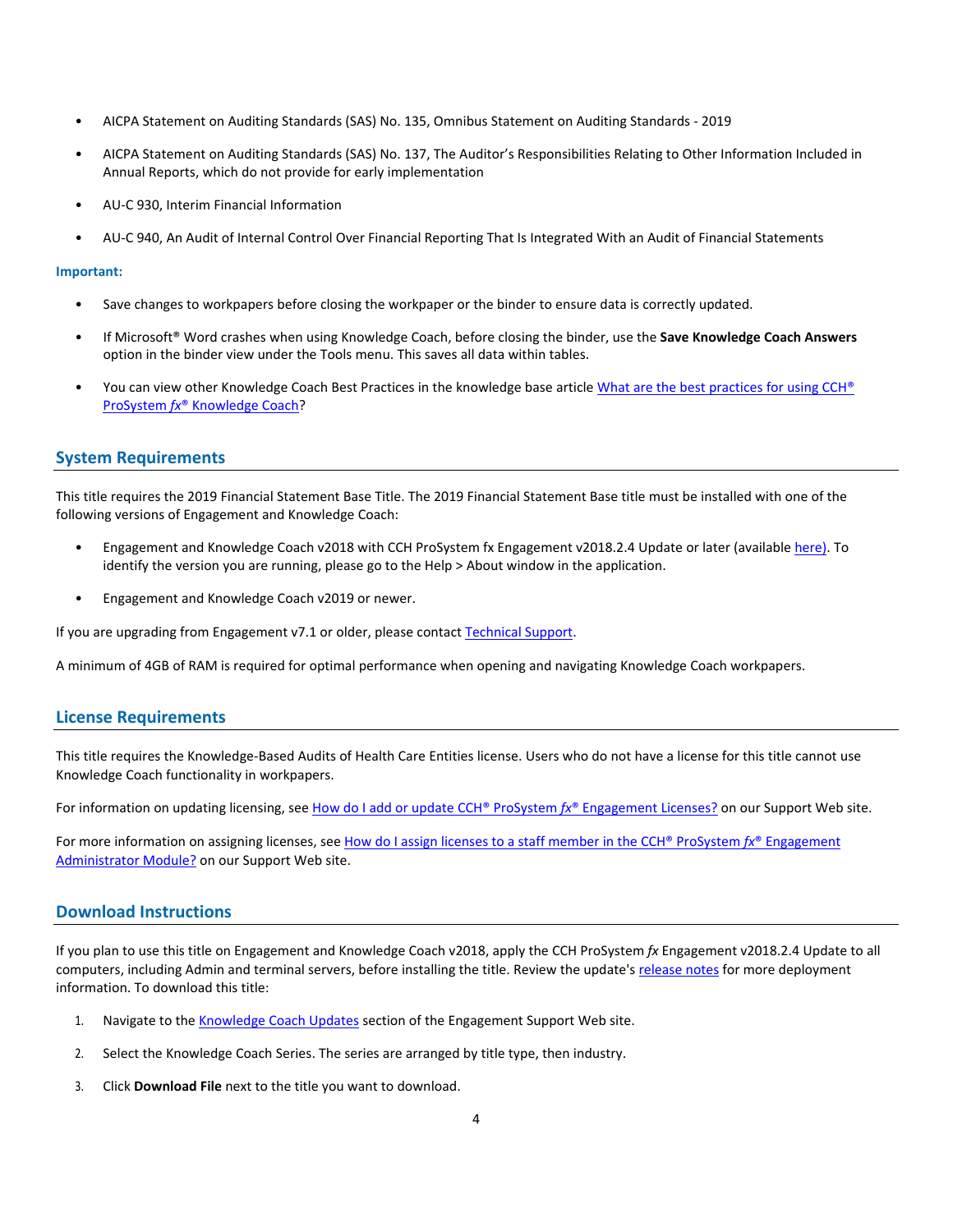**Note**: On some occasions the content package file (KCP) will download with the extension changed to ZIP. If this occurs, change the extension of the downloaded file to KCP, using all capital letters.

You must install the 2019 Financial Statement Base title before installing the 2019 Knowledge Based Audits of Health Care Entities.

The Financial Statement Base title is also available on th[e Knowledge Coach Update Web](http://support.cch.com/updates/KnowledgeCoach) site.

The Knowledge Coach Content Package (KCP) download is a proprietary file that must be installed from within Engagement. Save this KCP file to a location on your local drive, and follow the Installation Instructions below.

#### **Installation Instructions**

See [How do I add a new CCH® ProSystem fx® Knowledge Coach title to CCH® ProSystem fx® Engagement?](https://support.cch.com/kb/solution/000033707/sw30271) for instructions on installing a new Knowledge Coach title.

#### **Online Permission Key**

Permission key files can be downloaded from our [Web](https://prosystemfxsupport.tax.cchgroup.com/permkey/download.aspx) site or when adding or updating the new licenses in Engagement v2018 and newer. After updating the license file in the Engagement Admin module, licenses must be assigned to the staff who will use 2019 Knowledge-Based Audits of Health Care Entities.

If you have not already established a Single Sign-on (SSO) account with Customer Service, we urge you to do so at this time.

#### **Using Your Knowledge Coach Content with CCH® Accounting Research Manager®**

CCH Accounting Research Manager (ARM) is the most comprehensive, up-to-date, and objective online database of financial reporting literature. It includes all authoritative and proposed accounting, auditing, and SEC literature, plus independent, expert-written interpretive guidance.

Available on ARM, the Knowledge-Based Audits of Health Care Entities Guide helps you comply with the most recent professional standards and guidance for the conduct of audits of Health Care Entities and to integrate the use of practice aids, tools, and other resources with its guidance. This publication supplements and complements the knowledge-based documents that are available in Knowledge Coach.

If you subscribe to an ARM library that includes Health Care content, you can link directly to source material from Resources within Knowledge Coach documents. These links have been updated to refer to the accounting standards under the FASB Accounting Standards Codifications. Also, if you subscribe to the Knowledge-Based Audits of Health Care Entities Guide on ARM, you can take advantage of references to the guide material from within the Knowledge Coach documents.

With Accounting Research Manager, you maximize the efficiency of your research time, while enhancing your results. Learn more about our content, our experts, and how you can request your free trial by visiting the [Accounting Research Manager Web](http://www.accountingresearchmanager.com/) site. You can also access the Accounting Research Manager Web site by selecting **Engagement > Binder Window > Shortcuts Bar > Guidance tab**.

#### **Using Your Knowledge Coach Content**

To use your Knowledge Coach Workpaper templates, do the following:

- 1. Open a binder in Engagement.
- 2. Select the workpaper tab into which you would like to insert the workpaper.
- 3. Select **New Knowledge Coach Workpaper** from the toolbar or File menu.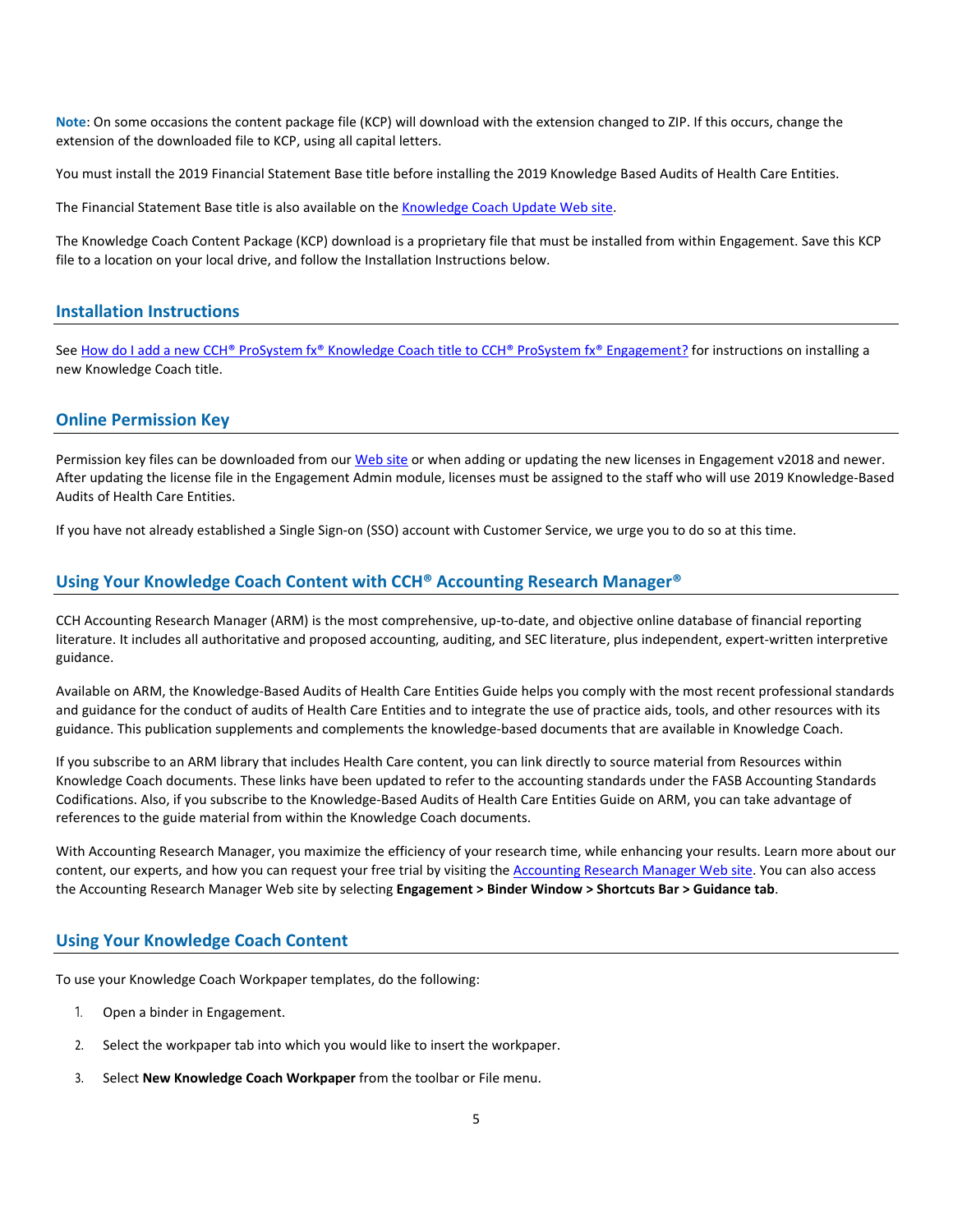- 4. Select the new Knowledge Coach title with the content you would like to use. You can only select titles you have installed. The information displayed changes to reflect the workpaper organization available for the selected title.
- 5. Select the Knowledge Coach workpapers to insert into your binder and click **OK**.
- 6. In the Selected Workpaper Properties window, add a workpaper index in the Index field and make any Name modifications that are needed. You can also modify the tab location or the roll forward settings for each workpaper.
- 7. Click **OK**. The integrated Knowledge Coach workpaper is now inserted into your engagement binder.

**Note**: For more information on how to use Knowledge Coach workpapers in your binder, see the *Knowledge Coach User Guide*.

#### **Additional Information on Knowledge Coach and the KBA Methodology**

**Knowledge-Based Audit (KBA) Methodology** allows the results of one set of procedures to become the input for the next. The key components of the KBA methodology include:

- An overview that guides auditors through the methodology
- Knowledge-based audit documents, integral to risk assessment and audit processes, which contain steps and procedures required by U.S. GAAS
- Customizable audit programs that take auditors through related steps and procedures
- Practice aids to help auditors complete steps or processes outlined in the knowledge-based audit documents and audit programs
- Auditor's reports that provide a variety of sample auditor's opinions on audited financial statements
- Correspondence documents that provide sample letters to be used to comply with U.S. GAAS requirements and in other common situations
- The AICPA's Auditing Standards Board's (ASB) Risk Assessment Standards The practice aids and tools in the 2019 Knowledge-Based Audits of Health Care Entities are designed around the AICPA's risk assessment and clarified standards to assist auditors of health care entities by:
	- Facilitating compliance with GAAS
	- Encouraging more effective audits through tailored audit programs and comprehensive practice aids
	- Helping auditors to focus on and respond to identified audit risks
	- Enhancing audit documentation

#### **CCH® ProSystem** *fx***® Knowledge Coach**

Knowledge Coach functionality allows auditors to use the Knowledge-Based-Audit methodology more efficiently by eliminating the need for duplicate entry of the same information, tailoring audit documentation to each particular engagement, and documenting the link between risks identified and procedures performed. AUD-100 Tailoring Question is a document in Knowledge Coach that presents engagement-level questions designed to aid in tailoring the engagement documentation to fit each client. Completing the questions helps the auditor avoid duplication and unnecessary workpapers.

**Note**: Before you begin your audit, review the guidance in AUD-101 Overall Audit Program. This workpaper is your road map through a Knowledge-Based Audit methodology. Start your audit with AUD-100 Tailoring Question Workpaper and AUD-101 Overall Audit Program.

• **Risks** can be captured via the Risk Summary task pane from any Knowledge Coach workpaper by the current editor of KBA-502 Summary of Risk Assessments. This allows you to continuously assess risks during the engagement. Several workpapers prompt you to consider the presence of risks, but the Risk Summary task pane must be used to document those risks. All documented risks flow to the Risk Summary. To ensure risks show in findings tables, select the *workpaper identified in* field of the Risk pane.